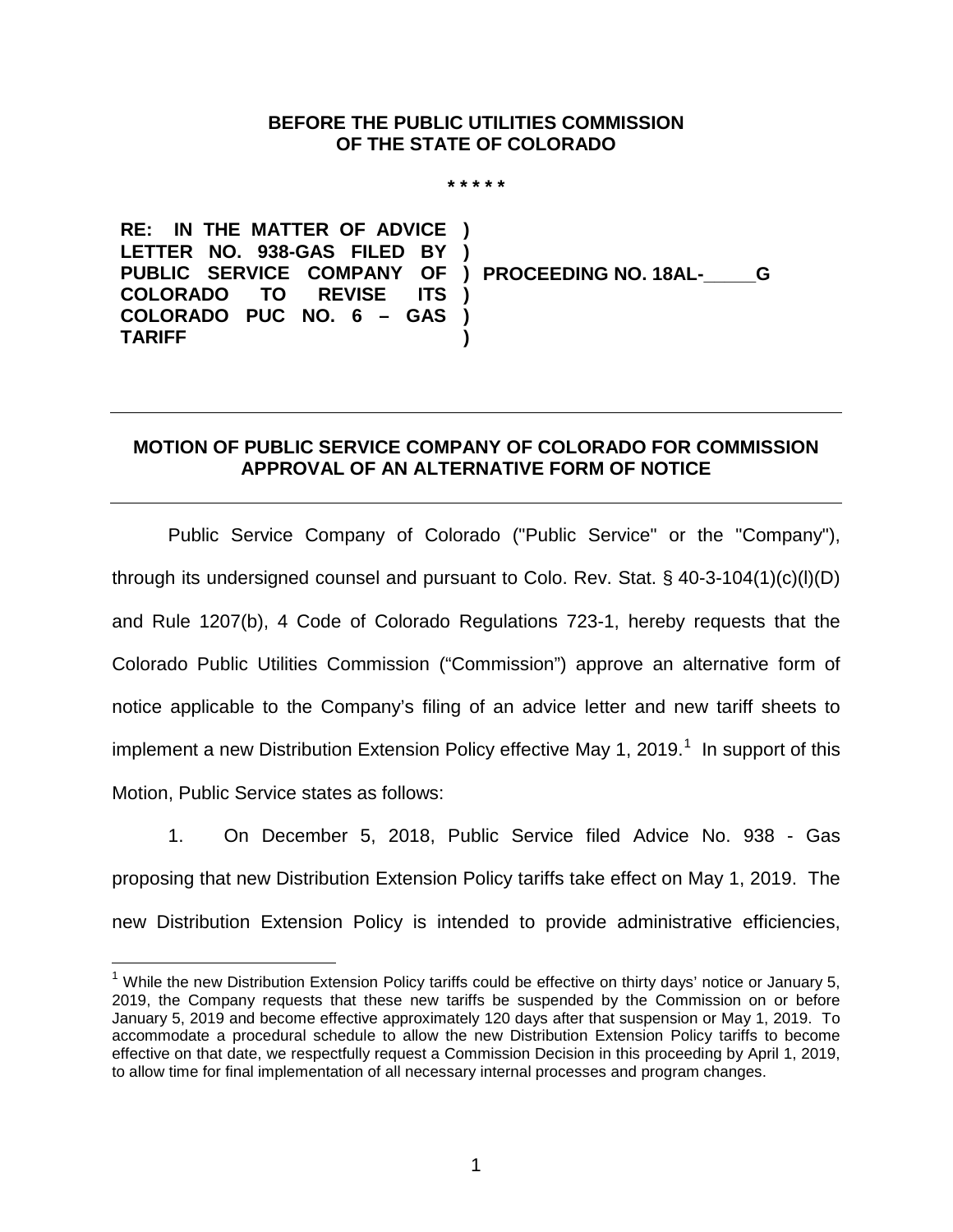increased transparency, and improved customer satisfaction for customers requesting gas service at premises not connected to the Company's distribution system or that request an increase or change in their gas service that necessitates additional Company investment. The new Distribution Extension Policy includes new methodologies for determining customer cost responsibilities and appropriate investment in distribution system infrastructure by the Company.

2. By this Motion, the Company seeks authority under  $\S$  40-3-104(1)(c)(l)(D), C.R.S., to provide an alternative form of notice of the Company's new Distribution Extension Policy tariff to its gas retail customers. The Company is requesting Commission authorization to provide notice of the proposed tariff changes through publication in the Legal Classified section of the *Denver Post*, a newspaper of general circulation. This notice procedure is less costly than the procedures prescribed by statute. Newspaper notice is a reasonable form of notice for this filing because it will provide the required information regarding the new Distribution Extension Policy tariffs to the general public. It is also reasonable because the Company intends to provide direct notice via electronic mail being sent to all interested stakeholders who filed comments in Proceeding No. 18M-0082EG. As such, the proposed alternative notice should be sufficient to alert affected and interested parties of the changes that the Company is proposing by this Advice Letter in a timely fashion.

3. Specifically, by this Motion, the Company is seeking authorization to use the following alternative forms of notice:

> a. Filing of the tariff change with the Commission and keeping open for public inspection the filing;

> > 2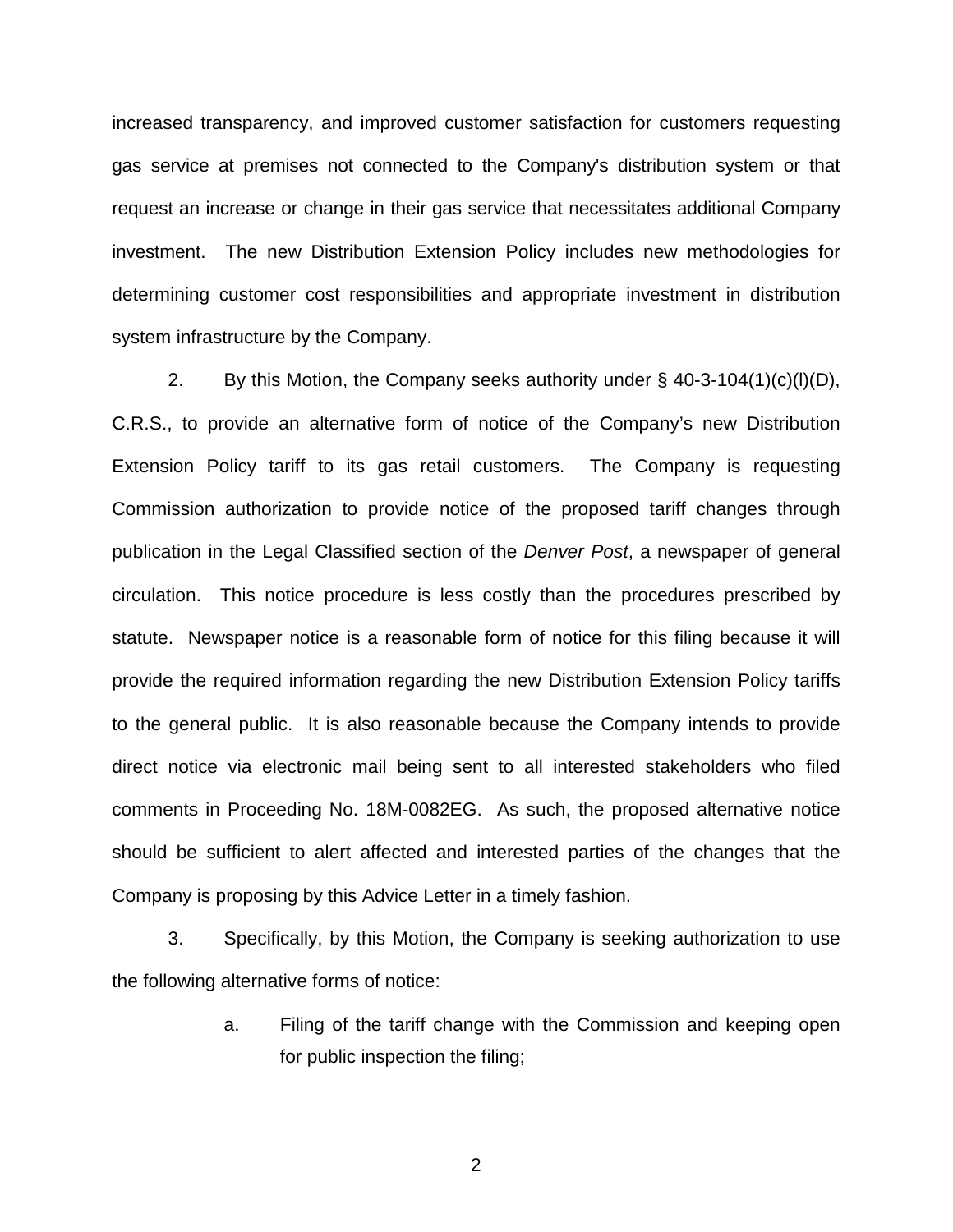- b. Publishing a legal notice in the *Denver Post* for two consecutive Sundays, on December 9 and December 16, 2018;
- c. The new tariff sheets will be available for examination at the main office of Public Service, 1800 Larimer Street, Suite 1400, Denver, Colorado 80202-5533 and a copy of the filing will be posted on the Company's website; and
- d Electronic service of the filing on all parties to Proceeding No. 18M-0082EG.

4. The Commission has approved similar alternative notice requests in connection with the Company's prior Gas Distribution Line Extension filings. See Decision No. C13-0765 (mailed June 21, 2013) in Proceeding No. 13A-0684G.

5. The Company plans to go forward with these alternative forms of notice. Should the Commission deny this Motion, the Company will proceed to provide additional notice consistent with the Commission's order. A copy of the legal notice is attached as Attachment 1.

6. There is good cause for the Commission to approve the alternative form of notice requested by this Motion. In addition to filing the new Distribution Extension Policy with the Commission and keeping it open for public inspection, this proposed form of notice will provide the required information regarding the new Distribution Extension Policy tariffs to the general public by means of publication of a Legal Notice in the *Denver Post*, as well as electronic notice being sent to all interested stakeholders who filed comments in Proceeding No. 18M-0082EG.

**WHEREFORE**, Public Service Company of Colorado respectfully requests that the Commission approve the requested alternative form of notice set forth in this Motion for an Alternative Form of Notice.

3